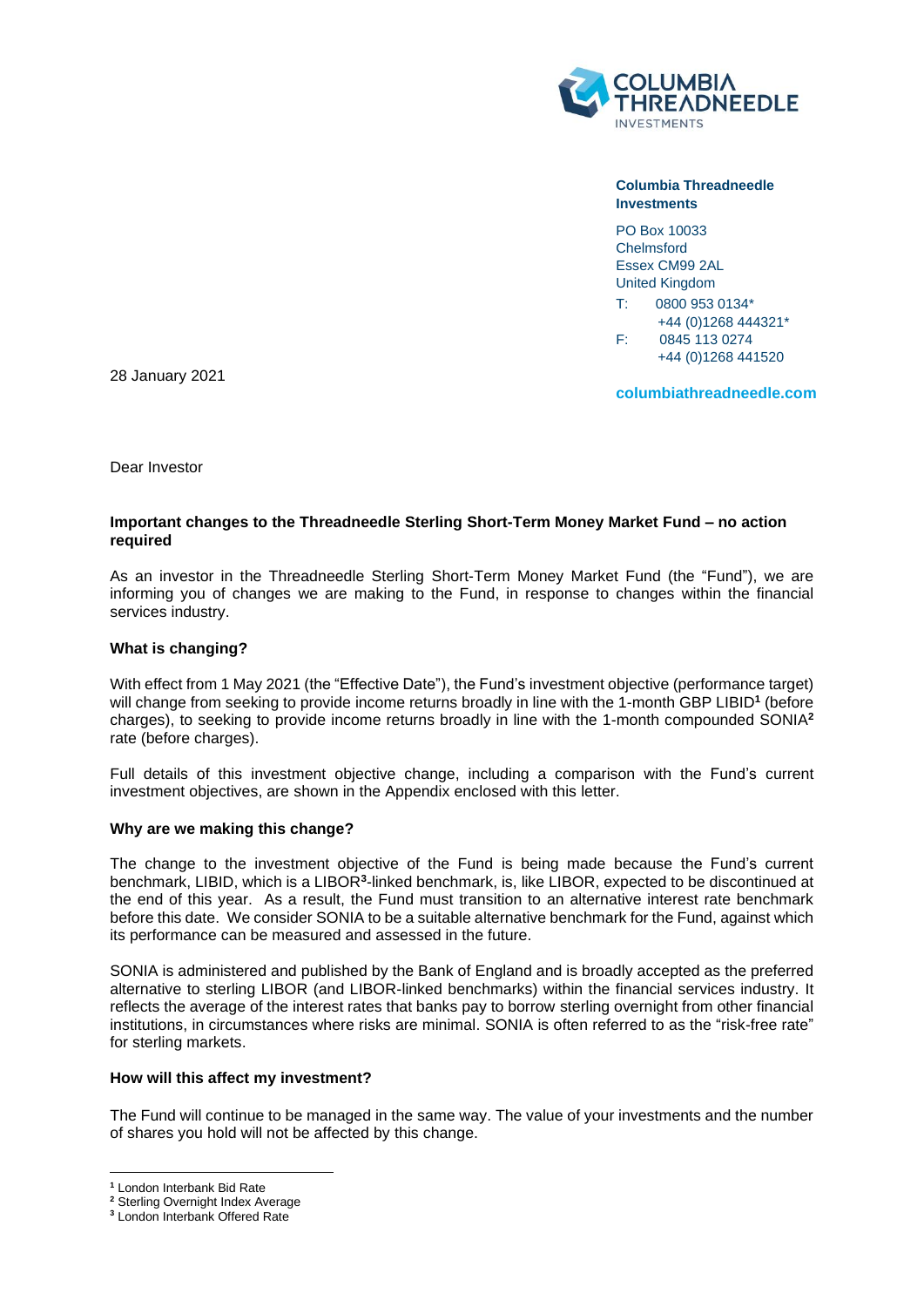This change will not make any difference to the Fund's risk profile, which will remain at the lower end of the risk spectrum.

#### **Do I need to take any action?**

No, you do not need to take any action regarding this change. This change will take effect automatically on the Effective Date.

#### **What can I do if I disagree with the changes?**

If you disagree with this change, you can redeem your shares, or you can switch your shares, free of charge, into shares of another Threadneedle UK authorised fund in accordance with the Fund's prospectus. This can be done in writing or by calling us on 0800 953 0134\*.

Should you decide to redeem or switch your shares, this may be treated as a disposal for the purposes of capital gains tax. Please be aware that if you choose to redeem your holdings and your shares are held in an ISA, then your investment will lose its ISA status. If you choose to switch your shares and wish to retain your ISA status, then you should ensure that any switch is done between any of Threadneedle's UK authorised funds (excluding our Luxembourg SICAV range).

The details of our range of funds are set out in our prospectuses, available at columbiathreadneedle.com.

There may be tax implications depending on your individual circumstances. We are unable to provide tax advice and we therefore suggest that you seek advice from your tax adviser about any potential tax implications before you take any action.

#### **Where can I find out more?**

You can find more information, including a Question & Answer section, on our website at columbiathreadneedle.com/changes

If you have any questions about what this change means or what you should do about it, please contact your financial adviser. If you are based in the UK and you do not have a financial adviser, you can find one in your area by visiting www.unbiased.co.uk. Please note that we do not endorse this site or the advisers on it.

If you are unclear about the contents of this letter or have any further questions, please call us on 0800 953 0134\* if you are in the UK, or on 0044 1268 444 321 if you are based outside of the UK. Our team is available from 8:00 am to 6:00 pm, Monday to Friday (UK time).

Yours sincerely

Miles

Dei McLaughlin **Head of EMEA Client Services** Columbia Threadneedle Investments

\*Calls may be recorded